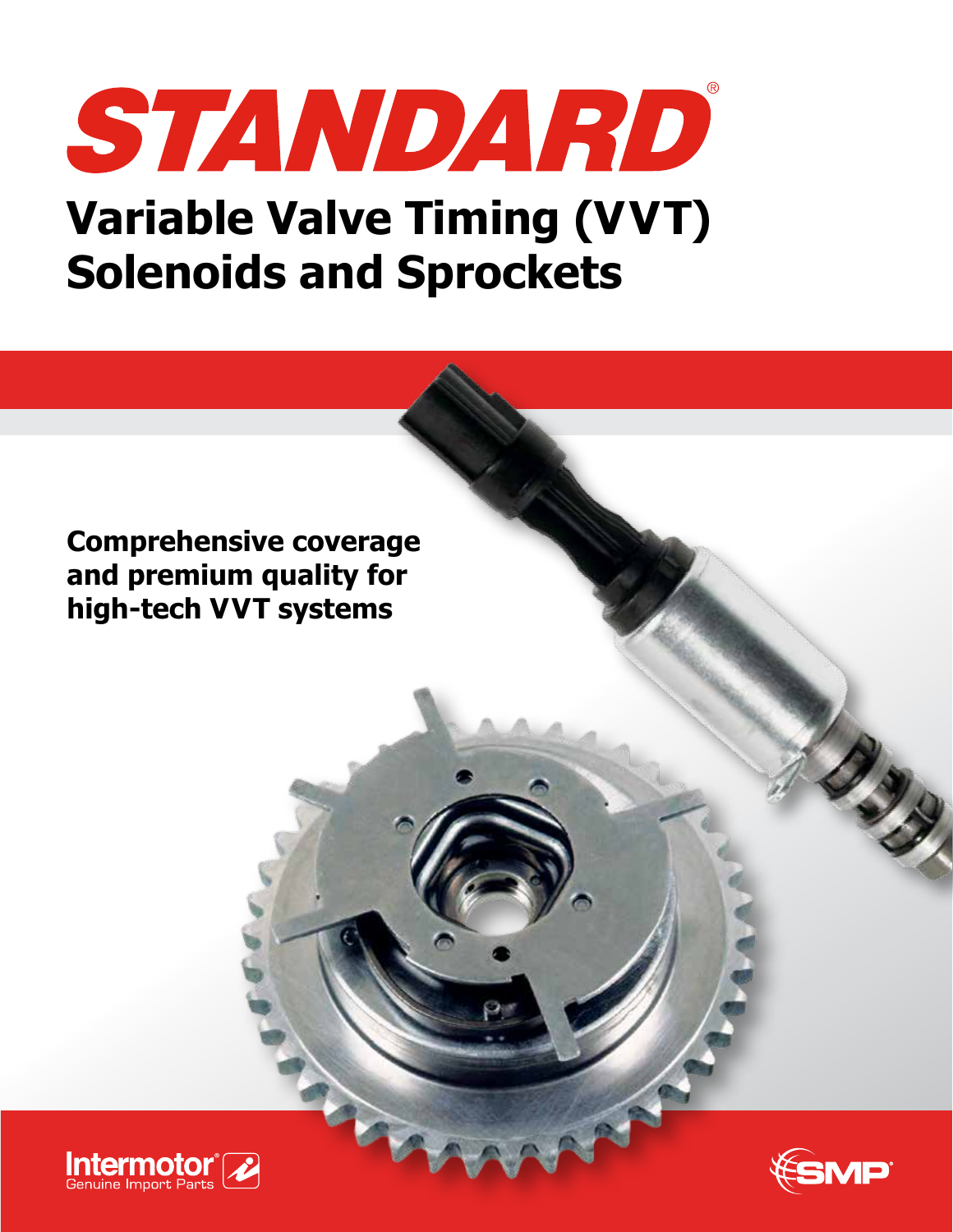Variable Valve Timing (VVT) systems are designed to reduce emissions and maximize engine performance and fuel economy. The electro-mechanical system depends on the circulation of engine oil. Lack of oil circulation can cause VVT components to fail prematurely.

Providing a premium quality replacement for this high-tech, high-failure category, Standard® and Intermotor® are proud to introduce a line of variable valve timing (VVT) solenoids and sprockets. With more than 200 SKUs in the line, Standard® and Intermotor® provide comprehensive coverage for the aftermarket.



Standard® and Intermotor® offer more than 200 SKUs, which is comprehensive aftermarket coverage



Irregular oil change service is one of the leading causes of Variable Valve Timing failure



Variable Valve Timing is an extremely high tech category, which is why premium quality is a must



Standard and Intermotor's VVT line undergoes extensive design and testing to ensure performance and longevity

#### Designed and Tested for Real-World Conditions

In addition to providing comprehensive coverage, Standard® and Intermotor® are committed to supplying professional technicians with the premium quality that's critical for this high-tech category. That's why Standard® and Intermotor® V VT solenoids and sprockets undergo an in-depth design process. Our continued commitment to high-quality design and testing standards ensures that each Standard® and Intermotor® V VT component will endure real-world conditions.

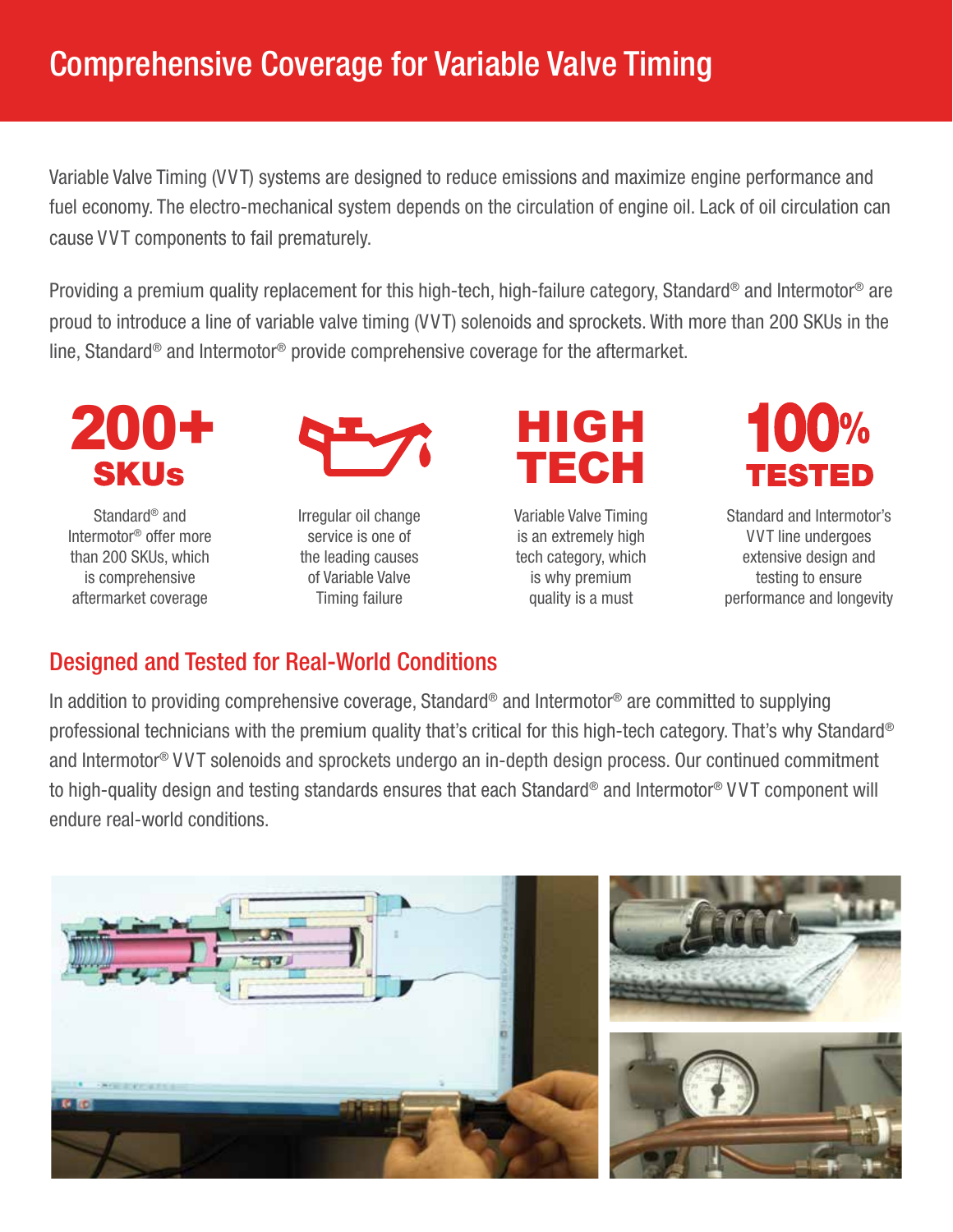### V VT Solutions for High-Failure Applications

Every Variable Valve Timing (VVT) system is slightly different, but there are three general rules to follow to ensure proper performance. First, regularly service the engine oil and filter. Second, use the manufacturer's required engine oil type. Lastly, service the engine oil and filter after you install new VVT solenoids or VVT sprockets.

A few specific applications that are known to have high failure rates for VVT solenoids include the GM 2.4L and Toyota 3.0L and 3.3L applications. As you can see below, Standard® and Intermotor® have these applications covered.

#### Rattling Noises and Unstable Idle on GM 2.4L



Years: 2009-2010 Make: GM Engine: 2.4L Common DTCs: P0011, P0014, P0016, and P0017 **Symptoms:** Rattling noise at startup, unstable idle **Solution:** Change the engine oil and filter during maintenance intervals and following VVT solenoid replacement Parts for the job: VVT198 and VVT199

#### Rough Idle on Toyota 3.0L and 3.3L



Years: 2001-2007 **Make: Toyota** Engines: 3.0L and 3.3L Common DTC: P1354 **Symptoms: Rough idle Solution:** Maintain regular engine oil change intervals. When replacing the solenoids, replace the engine oil and filter. Parts for the job: VVT156 and VVT157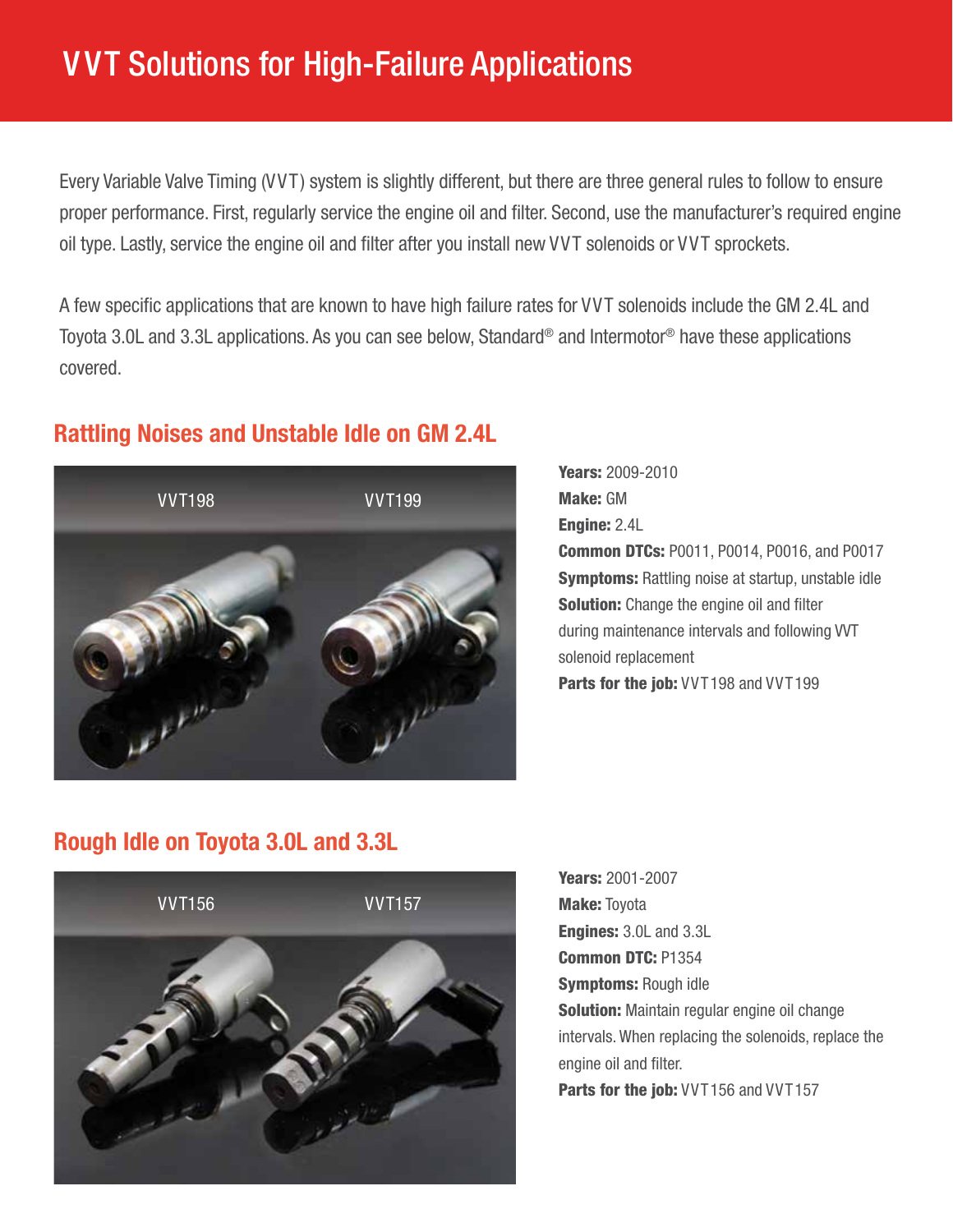## Variable Valve Timing (VVT) Sprockets

Located on the camshaft, VVT sprockets (also known as cam phasers) help maximize engine horsepower and torque curves while reducing emissions and improving vehicle efficiency. To ensure proper performance for this important category, Standard® and Intermotor® VVT Sprockets meet tight dimensional tolerances to improve internal sealing, minimize oil drain back, and reduce frequency of PCM correction.



Precision-machined to ensure accurate variable valve timing, correct rough idle, and restore drivability

OE-Matching sprocket tooth profiles ensure quiet operation

### Variable Valve Timing (VVT) Tech Tips:

Replacing the VVT sprocket on a Ford 5.4L engine is an in-depth job. To help you replace it correctly, here are a few repair tips from our V VT Installation Spotlight video. To watch the full installation, visit our YouTube channel.

- Use a pick tool to make a scribe on the timing chain. The scribe will show you where to put the chain with the new sprocket to avoid retiming the engine.
- Remove the entire camshaft. Otherwise, it will be difficult to align the sprocket's dowel pin. If the pin isn't aligned perfectly, it will be sheared off, causing damage to the camshaft.
- Tighten the sprocket bolt to 40Nm, then tighten an additional 90 degrees.
- Torque the camshaft caps to 10Nm, working your way from the center to the outside.



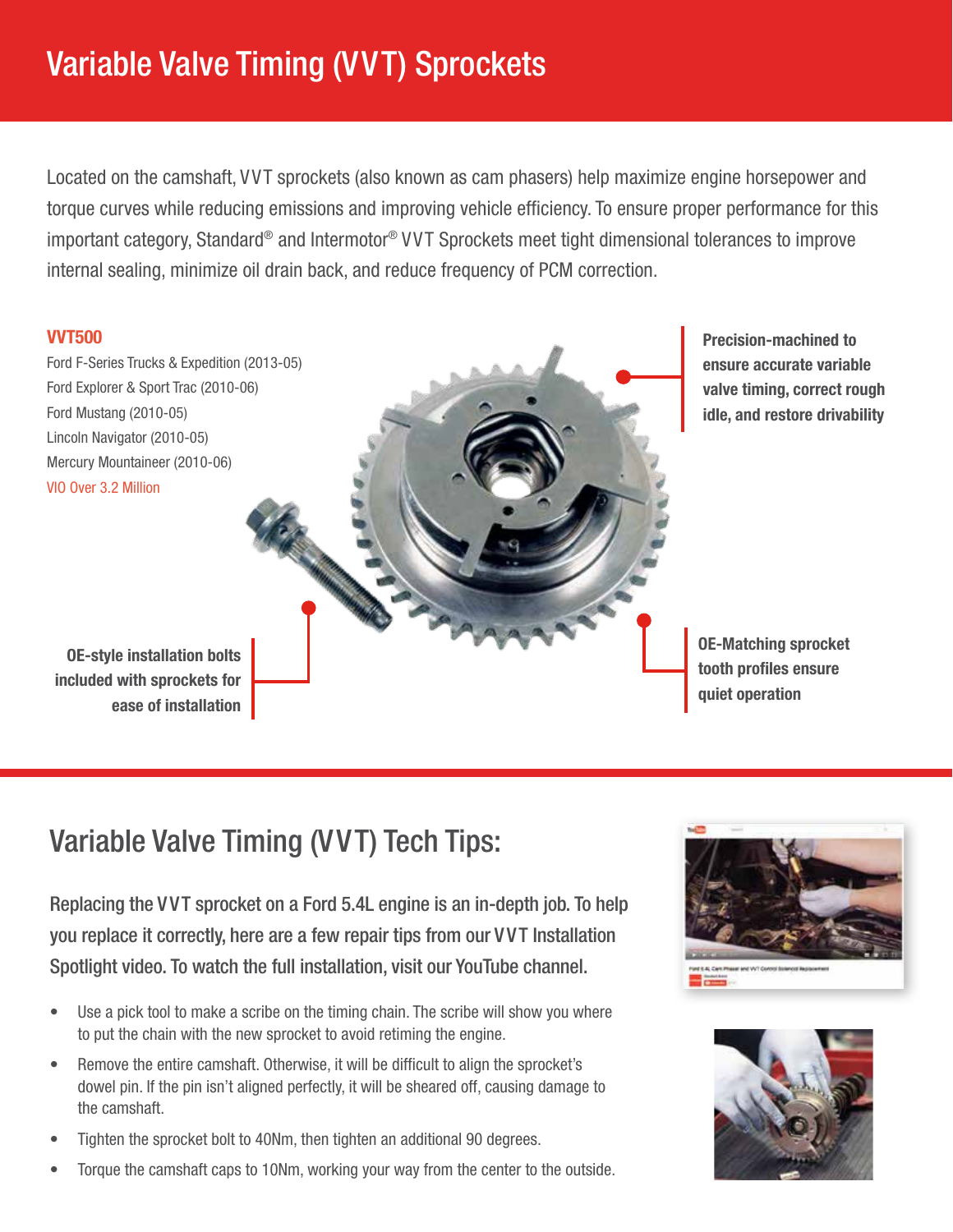### Variable Valve Timing (VVT) Solenoids

Generally located on and/or around the cylinder head block, variable valve timing (VVT) solenoids meter the oil flow to control the actuation of the VVT Sprocket. The solenoids can fail due to low engine oil levels and/or irregularly changed engine oil or filters. As a high-quality replacement, Standard® and Intermotor® VVT Solenoids feature hard anodized components to ensure proper performance and long service life.

#### VVT101





If you're replacing the VVT sprocket, our Master Technicians recommend replacing the VVT solenoid, too. Here are a few repair tips to keep in mind during the replacement:

- Make sure the solenoid screens are clean. Buildup of engine oil sludge is a leading cause of solenoid failure.
- Tighten the solenoid hold-down bolt to 5Nm.
- Perform an oil change following the repair.

#### Related Part: TechSmart® Cam Gear Wedge Tool

To prevent the chain tensioner from collapsing during your V VT repairs, TechSmart's Q21002 Cam Gear Wedge Tool is a custom-designed tool that locks the sprocket in place. Here's a tip, though: do not remove the wedge tool while the cam gear is out. If the tool comes out, the timing cover will need to be removed and the engine will need to be retimed.